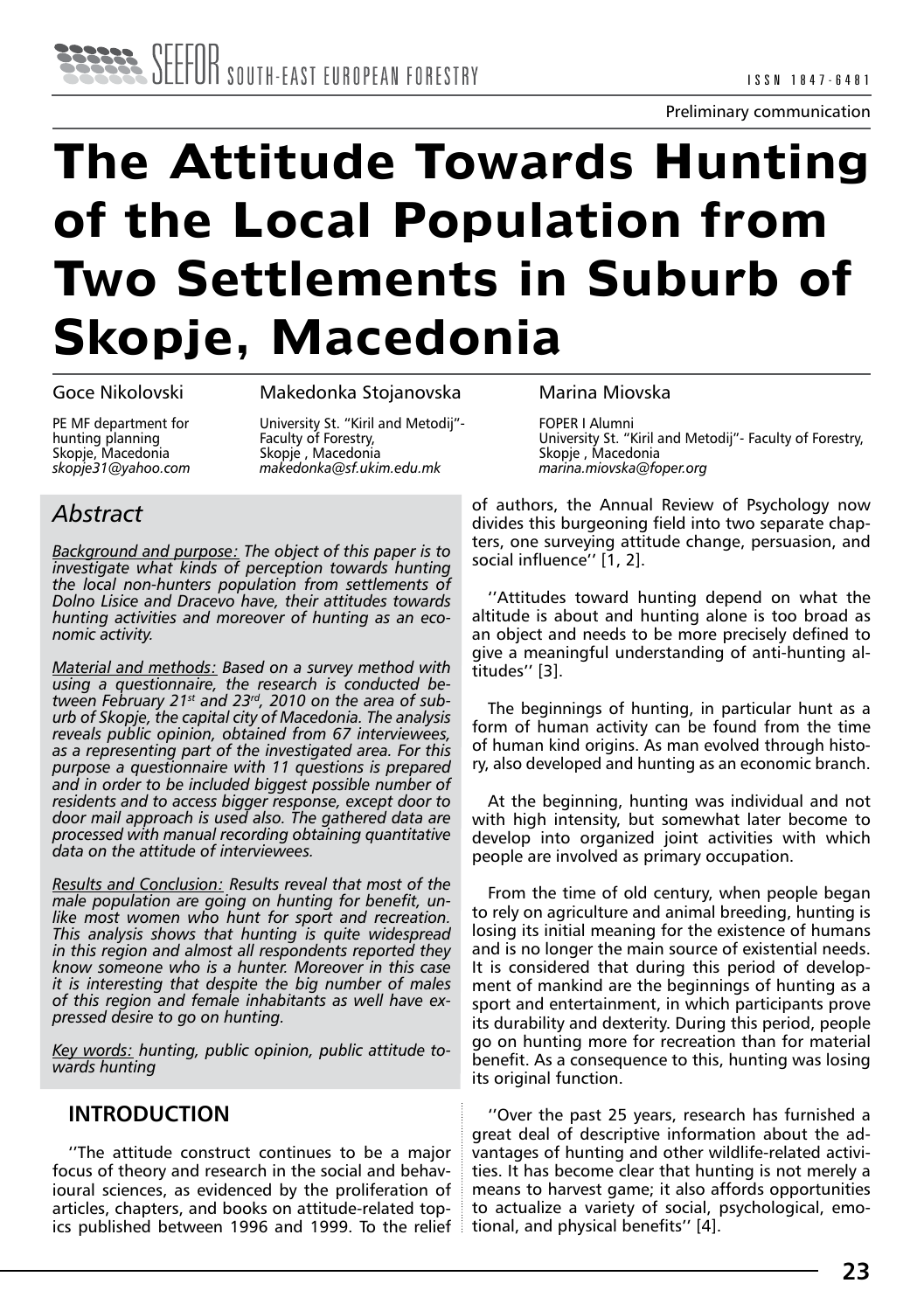Nowadays hunting is treated as a sport, recreation, hobby and entertainment, but also a way of environmental management and specific relationship to the animal part of nature called game. The economy of many countries hunting takes prominent place and is subject to a separate, permanent and systematic attention to relevant organizations in terms of promoting and developing not only domestic but also international tourism. The life of modern man more in need of rest, recreation and refreshment in nature, and hunting has proved to be very desirable and appropriate for that kind of vacation.

''From the research done in the past, more than nine out of ten people support at least some form of hunting. This was true in 1978 in the United States and is true in both the U. S. and Sweden today. This shows that blanket statements that the public opposes hunting are not accurate'' [3].

Concerning Macedonia, hunting activities enjoy special attention nowadays. Each adult person and active population (workable) citizens who fulfil conditions provided by law can become a hunter, to carry weapon and to hunt. It is estimated that there are about 34,000 hunters, members of some of the many in number hunting associations.

There are 256 hunting areas in total on the territory of the Republic of Macedonia, proclaimed as such with a Governmental decision [5]. These hunting areas are divided into 5 hunting regions, of which on hunting big game pertain 112 smaller parts of area and for hunting small game 144 hunting areas within these five regions. The hunting areas are given on concession to companies registered for hunting activities, where besides the right to hunt game, they are obliged to breed, store and protect wild life.

Although on the territory of our country there are a number of different game species, the main types of corporate hunting game are wild boar, roe deer and chamois, and also the small game as rabbit, partridge, etc. Certain types of game such as bear and lynx, because of its reduced numerical condition are declared permanently protected species and its hunting is prohibited.

Besides the richness of indigenous game species in certain hunting areas introduction and reintroduction of some non-indigenous game species of several types of deer, muflons, pheasant and other game is done. These activities contribute to wildlife enrichment in our country with game species that are not naturally present on this area or some new species that could adapt to existing living conditions.

Concerning the great nature beauty, unpolluted environment, the richness and game quality in our country, hunting has great potential to grow into important branch and as part of the national tourism.

The object of this paper is to reveal what kind of attitude the local population from Dolno Lisice and Dracevo settlements have towards hunting, hunting activities and moreover hunting as an economic activity. Surveyed settlements are located east of Skopje and are considered as sub-urban neighbourhoods. Surrounded by large complex of farmland with mountain Jakupica in their close surrounding, there are excellent conditions for hunting. The main objective is analysis of what kinds of attitude the local people have towards hunting and moreover the attitude of ordinary citizens who are not hunters. This is even more significant if taking into consideration the fact that in this region were not done similar studies so far. Therefore, this can serve as a base for further similar studies based on public opinion.Through obtained responses and quantitative analysis made afterwards, we would like to get a clear picture of their attitude towards hunting in order to detect specific problems and offer possible solutions to resolve them.

These kinds of surveys are good tool to learn more about attitude of the people towards hunting and the level of public awareness of opportunities, goals and meaning of hunting in general. Taking into account that public opinion is not considered as an important one in Macedonia, in almost all forest activities, this study will be the base of further investigations in this area, and also it will be the base for the Association of hunters for their improvement in their behaviour towards sustainable hunting.

## **THEORETICAL FRAMEWORK**

''Recognizing the diversity of opinions about wildlife, researchers have emphasized segmenting the public into homogeneous meaningful groups in order to understand potential responses to wildlife management strategies. Much of this research has focused on differences among known interest groups (e.g. hunters) or people with different demographic characteristics such as sex and age [6, 7, 8]. Other research has segmented the public using psychological indicators such as motivations [9], attitudes [10], and normative beliefs [11]. These segmentation studies have enhanced our understanding of the differences between interest groups with different demographics, past experiences and psychological profiles'' [12].

''Attitudes are positive or negative evaluations of an object, and can be measured at both general and specific levels'' [13, 12].

''A schematic representation of the theory is shown in Figure 1. Briefly, according to the theory of planned behaviour, human action is guided by three kinds of considerations: beliefs about the likely consequences of the behaviour (behavioural beliefs), beliefs about the normative expectations of others (normative beliefs), and beliefs about the presence of factors that may further or hinder performance of the behaviour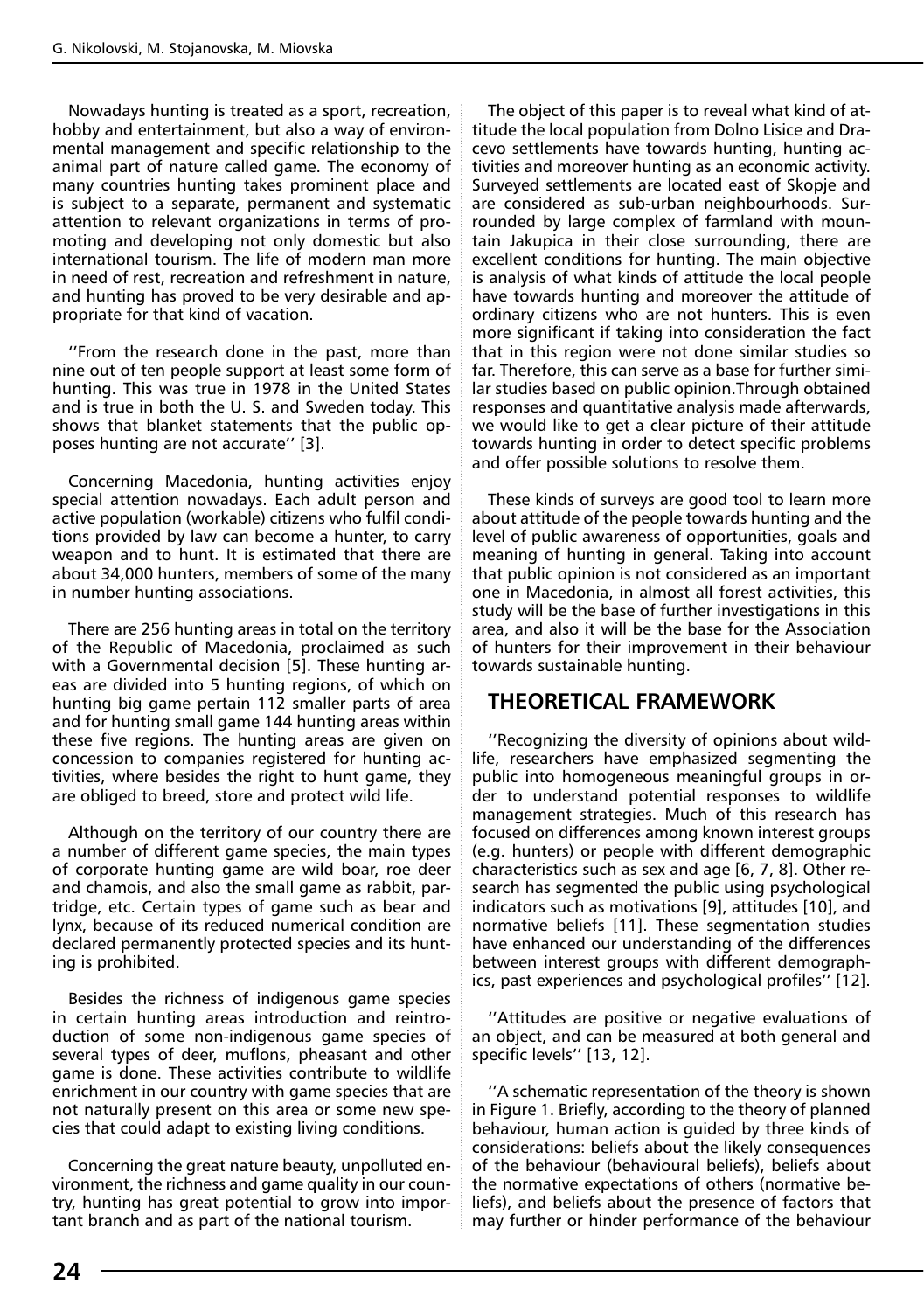(control beliefs). In their respective aggregates, behavioural beliefs produce a favourable or unfavourable attitude toward the behaviour; normative beliefs result in perceived social pressure or subjective norm; and control beliefs give rise to perceived behavioural control, the perceived ease or difficulty of performing the behaviour. In combination, attitude toward the behaviour, subjective norm, and perception of behavioural control lead to the formation of a behavioural intention. As a general rule, the more favourable the attitude and subjective norm, and the greater the perceived control, the stronger should be the person's intention to perform the behaviour in question'' [4].

## **MATERIALS AND METHODS**

For the purpose of this paper, examination of local population's attitude from the settlements of Dolno Lisice and Dracevo towards hunting, with random choice of statistical examination of public opinion was made. Each area for collecting data is determined within administrative boundaries of Dolno Lisice and Dracevo, as suburban neighbourhoods with mixed population composition. They count about 30 000 inhabitants, with predominantly Macedonian Orthodox population. The survey was conducted with questionnaire given to the local people. The questionnaire was made of 11 questions, where most of them offer few possible answers.

For the manner of obtaining data, by the given slow movement of the statistical sample frame, the attitude of the locals who do not change in a short period of time, we conclude that the survey can be conducted at any time of the year without affecting the outcome of the analysis. An inquiry between February 21 $st$  and 23 $rd$ , on 67 respondents, by going from house by house and correspondent obtaining data was carried out.

In order to be included biggest possible number of residents in survey and access to bigger response obtained, the questionnaire was also sent by mail to the some respondents.

The data are processed with manual recording according to the given answers, obtaining quantitative data on attitude of the local population. Appropriate conclusions, based on which we can offer suggestions for improvement of certain views and understanding of the local population to hunting are pulled out.

The results obtained from the examination of the local population attitude within the settlements of Dolno Lisice and Dracevo to hunting will be explained further.

## **RESULTS**

For the purpose of this paper, research on public opinion on a representing part of statistical sample frame by random choice in the settlements of Dolno Lisice and Dracevo was carried out. The survey is conducted and obtained interesting results will be explained in continuation of this paper. Therefore each of the questions and the result obtained will be analysed separately and presented graphically.

**Q1: How old are you?** – On the first question of respondents' age the answers were divided into 6 age classes, presented within the Graph 1. First class includes all respondents younger than 20 years, the second is between ages of 21 and 30 years, third is from 31 to 40 years, fourth class is 41 up to age of 50, the fifth takes from 51 to 60 years and all respondents older than 61 are in age class six. The most respondents as it can be seeing from the Graph 1 are on age between 31-40 years old with 34.3 % share and most of rest of the respondents are under the age of 20-30 years with 20.9 %.



*FIGURE 1 The theory of planned behaviour (source [4])*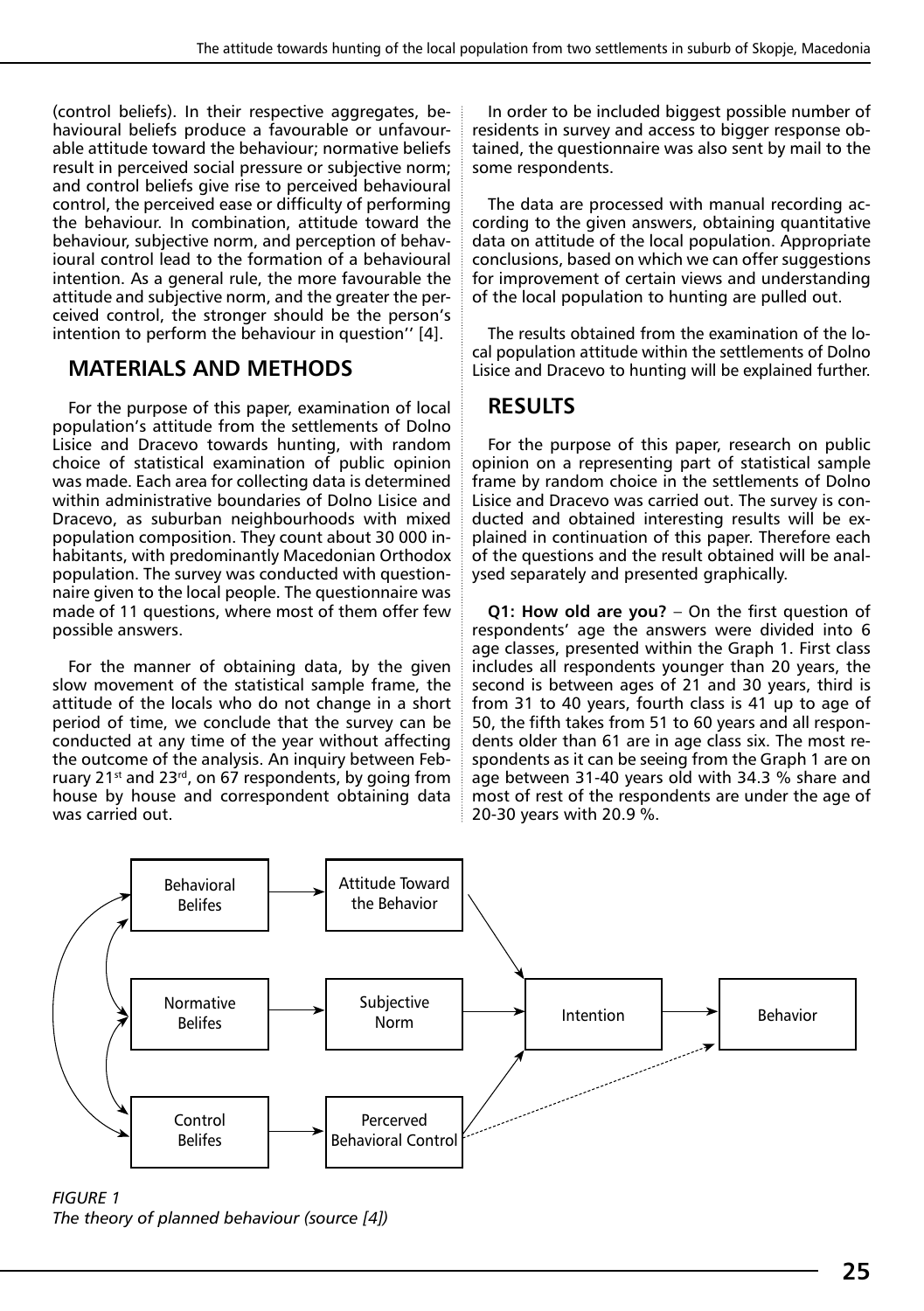

*Question 1: How old are you?*

**Q2: What gender are you?** – With the second question and further quantitative analysis of obtained answers we got a good picture of gender respondents' structure. Within Graph 2 representation regarding relationship between genders as almost identical with a small predominance of the female participating with 53.7 %, and compared to men with participation of 46.3 % is visible.



*Question 2: What gender are you?*

**Q3: Have you ever have chance to hunt?** – The obtained responses indicate that 74.6 % of respondents had no single opportunity to participate in hunting, as opposed to only 25.4 % of residents who have participated in hunting (Graph 3a).



*GRAPH 3a* 

*Question 3: Have you ever have chance to hunt?*

If you look at percentages' difference between those men who have participated only once in hunting and those who have never been on hunting, you will see that their ratio is almost identical (Graph 3b). Largest percentage of male respondents which had no opportunity to hunt is 54.8 %, as opposed to 45.2 % respondents, who were only once on hunting. Concerning female respondents, the situation is quite different and the percentages difference is very outstanding. Even 91.7 % of the respondents have never had the opportunity to hunt, as opposed to only 8.3 % which sometimes went on hunt.



*GRAPH 3b Question 3: Have you ever have chance to hunt?*

If you take the percentage of residents within age classes that had only once opportunity to hunt (Graph 3c), you will notice that with exception of age class of residents older than 61 in all other age classes' residents who had no opportunity to hunt, dominate.





From the Graphs 3b and 3c you can see that biggest difference between those who had opportunity to hunt and those who had no such opportunity is for class of people aged from 21 to 30 years old, where all respondents declare they had no chance to hunt. Followed and opposite to that, residents older than 61 years, 55.6 % of the surveyed people had the opportunity to hunt (Graph 3c).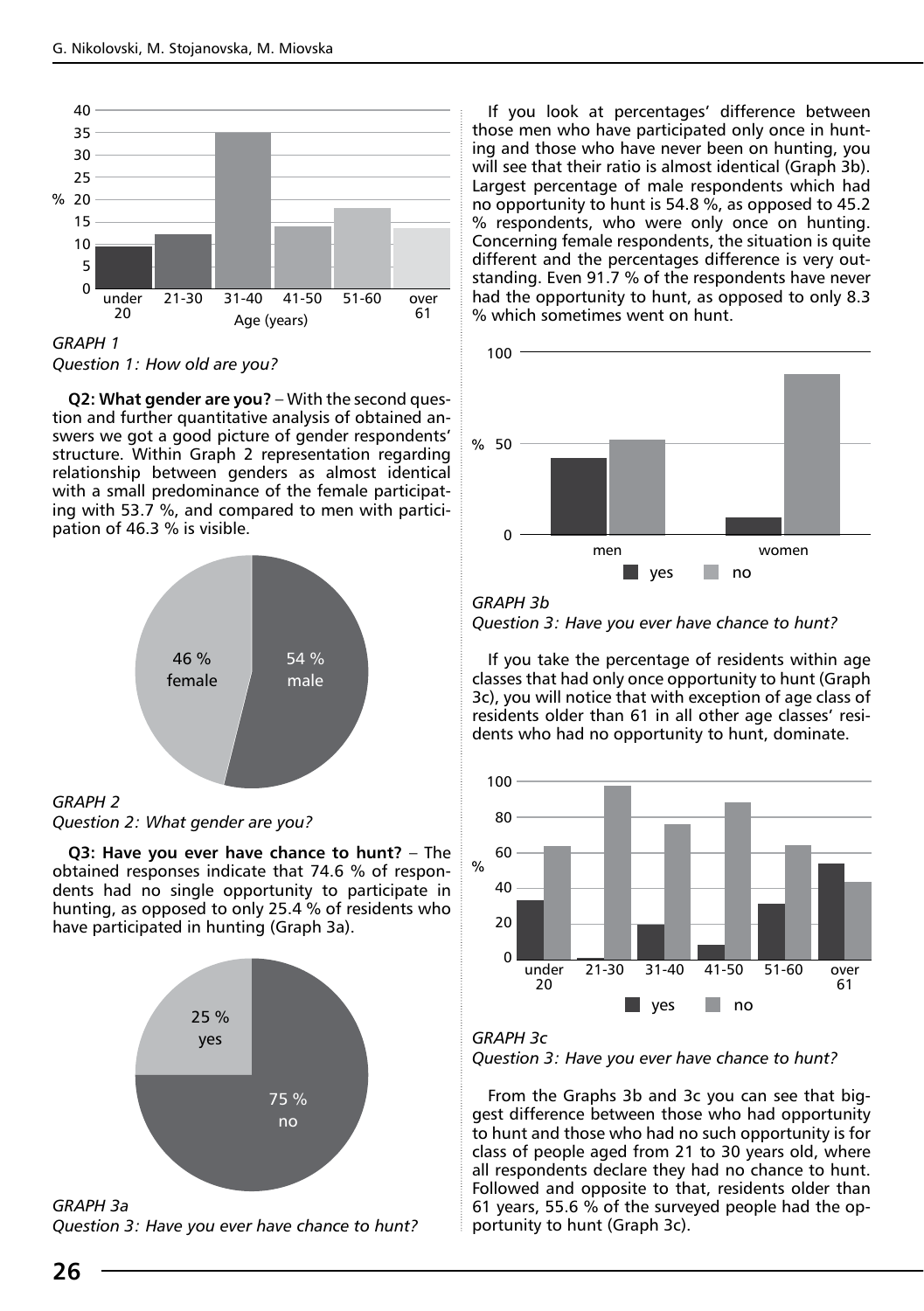**Q4: Would you go on hunting?** – From following graphs (Graphs 4a, 4b, 4c) we can notice that more than half of respondents would like to go on hunting. Than 55.2 % of respondents said they would like to go on hunting, 20.9 % respondents reported that have no such desire, while 23.9 % of them said they might go on hunting in future if they got an opportunity (Graphs 4a).



*Question 4: Would you go on hunting?*

For better representation of the results of answers to this question depending on gender and age of the participants, they are presented in Graphs 4b and 4c.

Respondents asked if would go hunting, 64.5 % of men said they would to hunt, other 19.4 % said they would not go hunting, and 16.1 % of the respondents said if they will got an opportunity they might go on hunting. The same question posed to the female respondents had received many responses with not so different percentages, where 47.2 % of them stated if there is a chance they would go hunting, 22.2 % female respondents would not go to hunt and 30.6 % of them hesitate and said they might went (Graphs 4b).



*GRAPH 4b Question 4: Would you go on hunting?*

From quantitative analysis of responses to this question, it is notable as between male and female respondents as well dominate those who would like to go on hunting. Yet, desire is greater among male respondents where difference is more remarkable, so we get a respondent who does not want to go on hunting opposite to three people who would like to go. Unlike males, with female respondents difference is not that notable so on one female respondent who wants to go hunting comes two with desire to go.

But, if we look at the results from the peoples' declares per adult classes, the most of them interested to go on hunt are older respondents, compared to younger people who did not expressed such a desire. Thus, the percentage is 91.7 % of residents who are aged between 50 and 60 years with 33.3 % of residents under the age of 20 years (Graph 4c).



*GRAPH 4c*

*Question 4: Would you go on hunting?*

**Q5: Do you have any relatives or friends hunters?** – As we can see from Graph 5, vast majority or 95.5 % of population have relatives or friends hunters, compared to only 4.5 % respondents who do not have relatives nor hunters acquaintances.







The largest percentage of respondents of both genders asked whether they have friends or relatives hunters, are given positive response. All male respondents reported they have a friend or relative who is a hunter, unlike women with 91.7 % of respondents answered affirmatively to this question.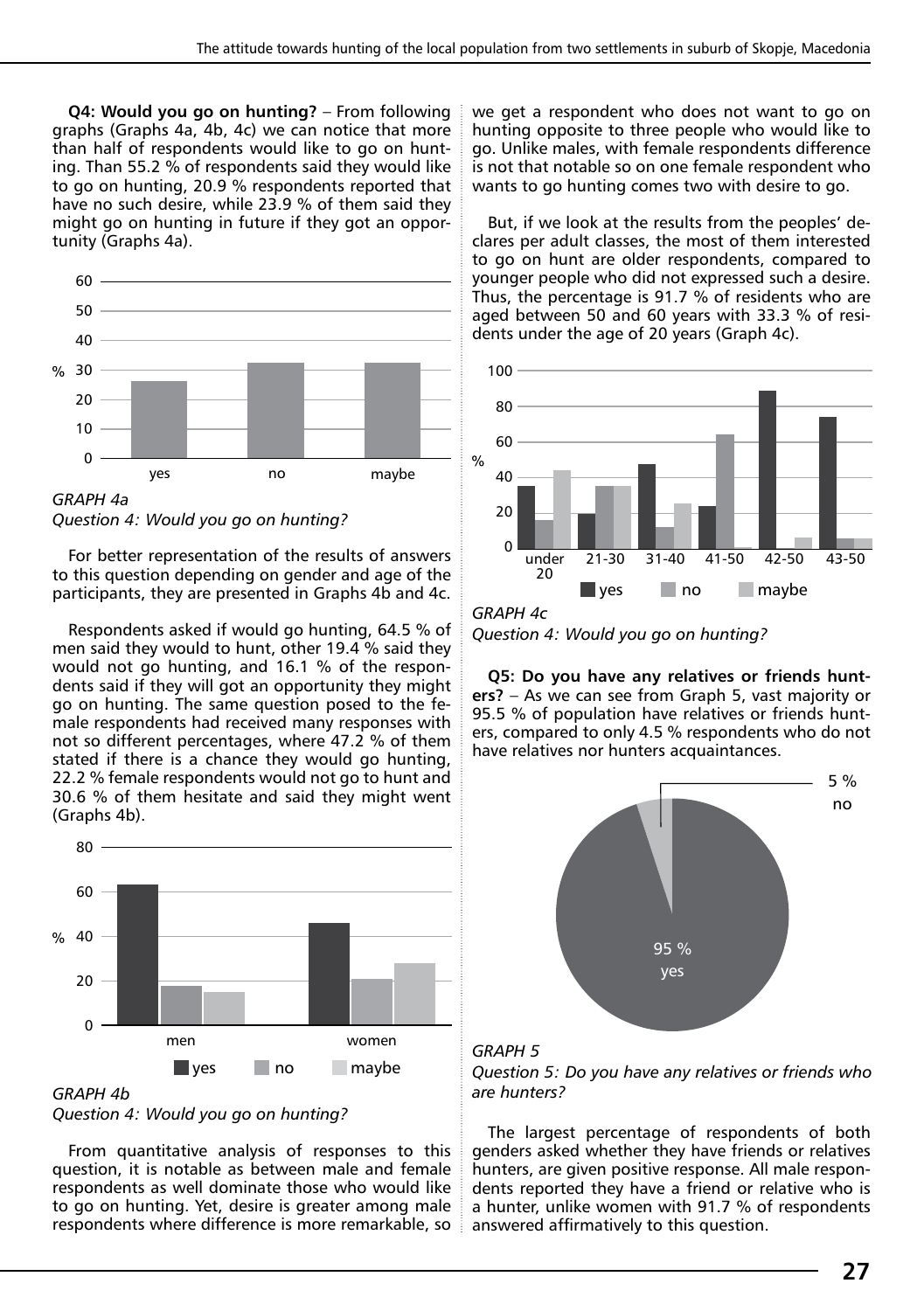If we look at the results according to age class, we will notice two features. First is extremely large majority of respondents who gave answer upon this issue in all age classes. And the second is that all residents aged from 21 to 30 years, from 51 to 60 and over 61 years give affirmative answer to this issue. If we look at negative responses, we can notice most of the negative responses with 16.7 % are given by the youngest respondents, or respondents younger than 20 years old.

**Q6: Does the stories of your relatives or friends hunters about hunting have positive effect on you?** – Going through these answers we can see according to responses of 77.6 % the hunters' stories left positive impression to the respondents, unlike 22.4 % of respondents that have acquired negative impressions about hunting through such stories and discussions (Graph 6a).



#### *GRAPH 6a*

*Question 6: Does stories of your relatives/friends hunters have positive effect on you?*

The results are presented for responses by gender (Graph 6b) and by age classes (Graph 6c). Here the highest percentage of respondents of both sexes, on this issue has responded affirmatively. Moreover friends or relatives with their hunting tales made positive affection to even 83.9 % of male respondents and to 72.2 % of female respondents, compared to 16.1 % male and 27.8 % females those stories have no positive affection on the respondents towards hunting.



*GRAPH 6b* 

*Question 6: Does stories of your relatives/friends hunters have positive effect on you?*

We can see that in all age classes respondents with positive impressions dominate. With the most outstanding percentage are the answers from residents aged from 31 to 40 years old with 82.6 %, from 51 to 60 years old class with 91.7 % and those over 61 with 88.9 % participation.

If we compare these results with question number 4 answers, with dominant positive answers on: "Would you go on hunting?" it is obvious that these two issues are in mutual dependence and among them is positive correlation (proportional depending).



*GRAPH 6c Question 6: Does stories of your relatives/ friends hunters have positive effect on you?*

**Q7: Are you familiar with the situation of game population density in Macedonia?** – From the answers given to this question from the locals it shows that 58.2 % of respondents think game population density in Macedonia is a small, while only 13.4 % consider numerous state of the game number in our country is great (Graph 7a).



## *GRAPH 7a*

*Question 7: Are you familiar with the situation of game population density in Macedonia?*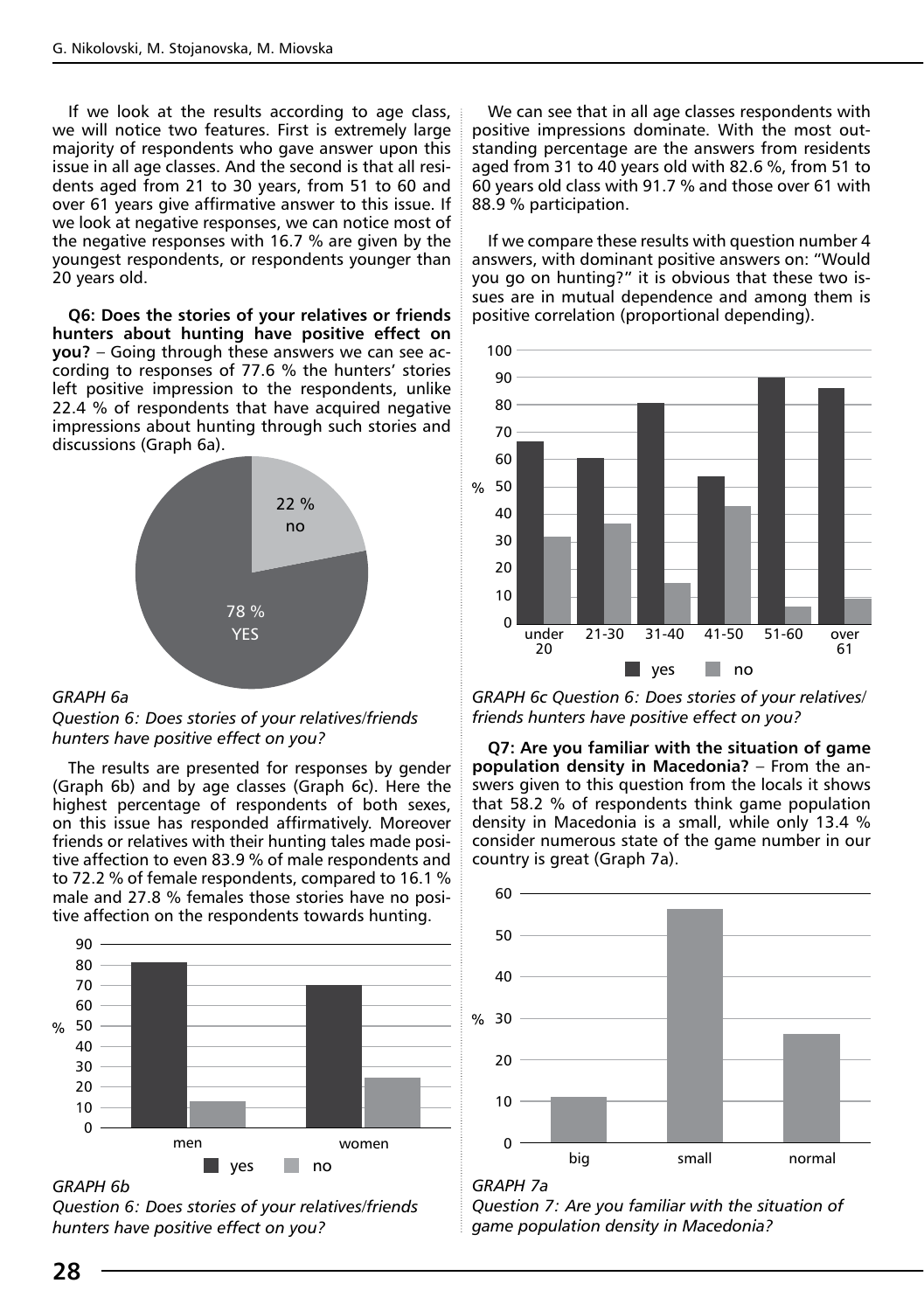The most of both male and female respondents consider low game population density. However from female gender the share is 66.7 % responses, compared to male respondents with 48.4% of them who think game population density is low (Graph 7b).



*GRAPH 7b* 



If we consider answers from different age classes' respondents, we can see that with the exception of youngest respondents who are with age under 20 years (of whom 50.0 % reported that number of game in our country is normal) in all other adult classes dominate attitude that game population is small. The largest percentages of those who think game population density is low with 87.5 % are aged 21 to 30 years, followed by people aged between 51 and 60 years with 77.8 % share. It is interesting that none of respondents aged 21 to 30 years and over 60 years do not think that game population density in Macedonia is great (Graph 7c).



### *GRAPH 7c Question 7: Are you familiar with the situation of game population density in Macedonia?*

If a comparation is done between answers to this question to results of question number 10 which states: "Are there any poachers in the area of your place of living?" we can see that they are positively correlated with claims of respondents answered positively to this question. In comparison, these two questions indicated that percentage of those who think game population density is low (58.2 %), is very close to those considering there are poachers in the area of their place of living with (61.2 %). This leads to a conclusion that number of poachers is inversely proportional to the game population density, or as bigger the number of poachers the less the game is.

**Q8: Do you think hunters hunt for recreation or sport or for obtaining benefit (ex. meat)?** – This question provide perception that local people attitude towards motif of hunters to hunt is divided. It is almost equal percentage of those residents who think hunters hunt for sport and recreation to those who think they hunt for the benefit. As we can see from Graph 8, 50.7 % of respondents gave affirmative answer to this issue and negative answer gave 49.3 % of respondents.



### *GRAPH 8*

*Question 8: Do you think hunters hunt for recreation or sport or for obtaining benefit (ex. meat)?*

If we go through results of responses from both gender classes separately, we can see that there is almost equal percentage of respondents who believe that hunters hunt for sport and recreation to those who think that hunting is for benefit. From the results of the quantitative analysis, the responses given by male respondents, 51.6 % of them believe the hunters hunt for the benefit, while 48.4 % believe they hunted for recreation and sport . Unlike males, female respondents' position is reversed so that 52.8 % of them believe the hunters hunt for sport and recreation versus 47.2 % who thought that they hunted for the benefit.

From the answers to this question, we can conclude that the most of the despondences look on hunting as an activity for providing benefit, where the most common motive is the meat.

**Q9: Do you think hunters are with different ethnic, political and religious background?** – Results show that 64.2 % of local population believe hunters are with different ethnic, political and religious background, while 13.4 % believe they are not with different background. Of these, 22.4 % were not sure and they gave answers as maybe or I am not sure (Graph 9a).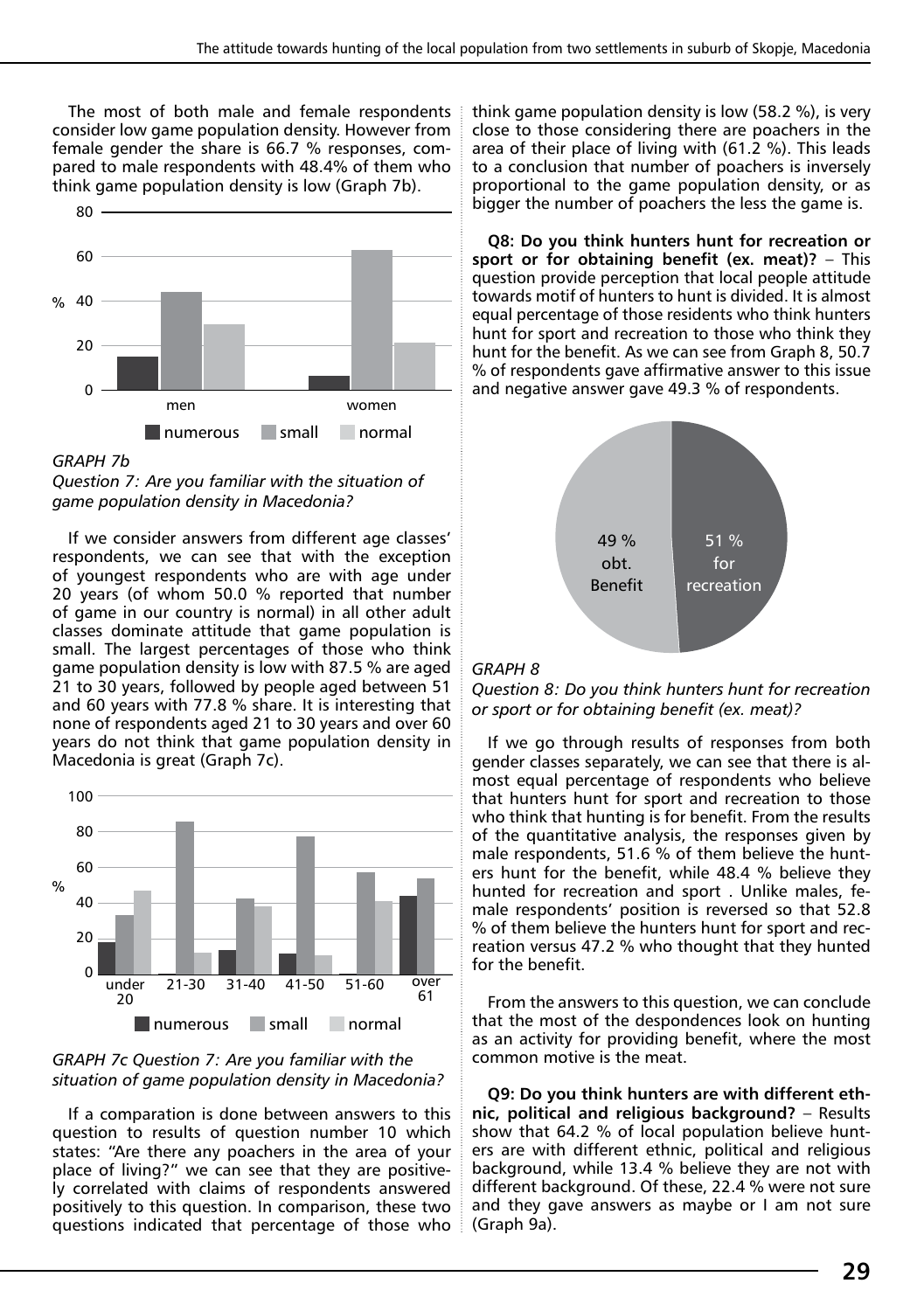

*Question 9: Do you think hunters are with different* 

*ethnic, political and religious background?*

If we made quantitative analysis to this question according to the respondents by gender, we will see that in both sexes percentage ratio of given results is almost identical (Graph 9b). With members from both genders confirmative answer dominate, and even two thirds of them on this issue gave positive response or rather 64.5 % males with 63.9 % of females. Unlike them, the issue gave a negative answer with 16.1 % of males and 11.1 % female respondents, while 19.4 % male and 25.0 % female respondents said that hunters might be with different ethnic, political and religious background.



#### *GRAPH 9b*

*Question 9: Do you think hunters are with different ethnic, political and religious background?*



*GRAPH 9c* 

*Question 9: Do you think hunters are with different ethnic, political and religious background?*

From the Graph 9c we can see that with age increasing, increases the percentage of residents who think hunters are with different ethnic, political and religious background. But at the same time with increasing of ages decreases the percentage of undecided residents who answered to this question with "maybe".

**Q10: Are there any poachers regarding your place of living?** – From results of the two possible answers to this question, you'll learn about the attitude of locals from villages Dolno Dracevo, Lisice and whether there is and to what extent poaching in their place of residence. The result shows that almost two thirds or more accurately with 61.2 % of population, respondents claim their settlement has poachers, unlike of 38.8 % think their settlement do not have poachers (Graph 10a).



#### *GRAPH 10a*



According to answers to this question of male and female respondents, it is noticeable that almost identical percentage of inhabitants of both sexes believes that their place of residence has poachers (Graph 10b). Only 61.3 % of males and 61.1 % of females believe that their place of residence has poachers, versus 38.7 % of males and 38.9 % of female respondents who believe that their place of residence has no poachers.

If you look at the responses from inhabitants of different age classes, we can notice that in all age classes dominate number of positive responses with exception of youngest people age class.

The Graph 10b gives clear difference in attitudes among male and female residents, between those who believe that their place of residence has poachers versus those who consider the opposite.

Analysis of responses to this question indicates on very high percentage of unplanned and illegal hunting, which adversely affects to game population density. For this reason there is a need for greater controls against poaching, which certainly will have positive impact on the number, sex ratio and genetic resources in the catchments areas of game.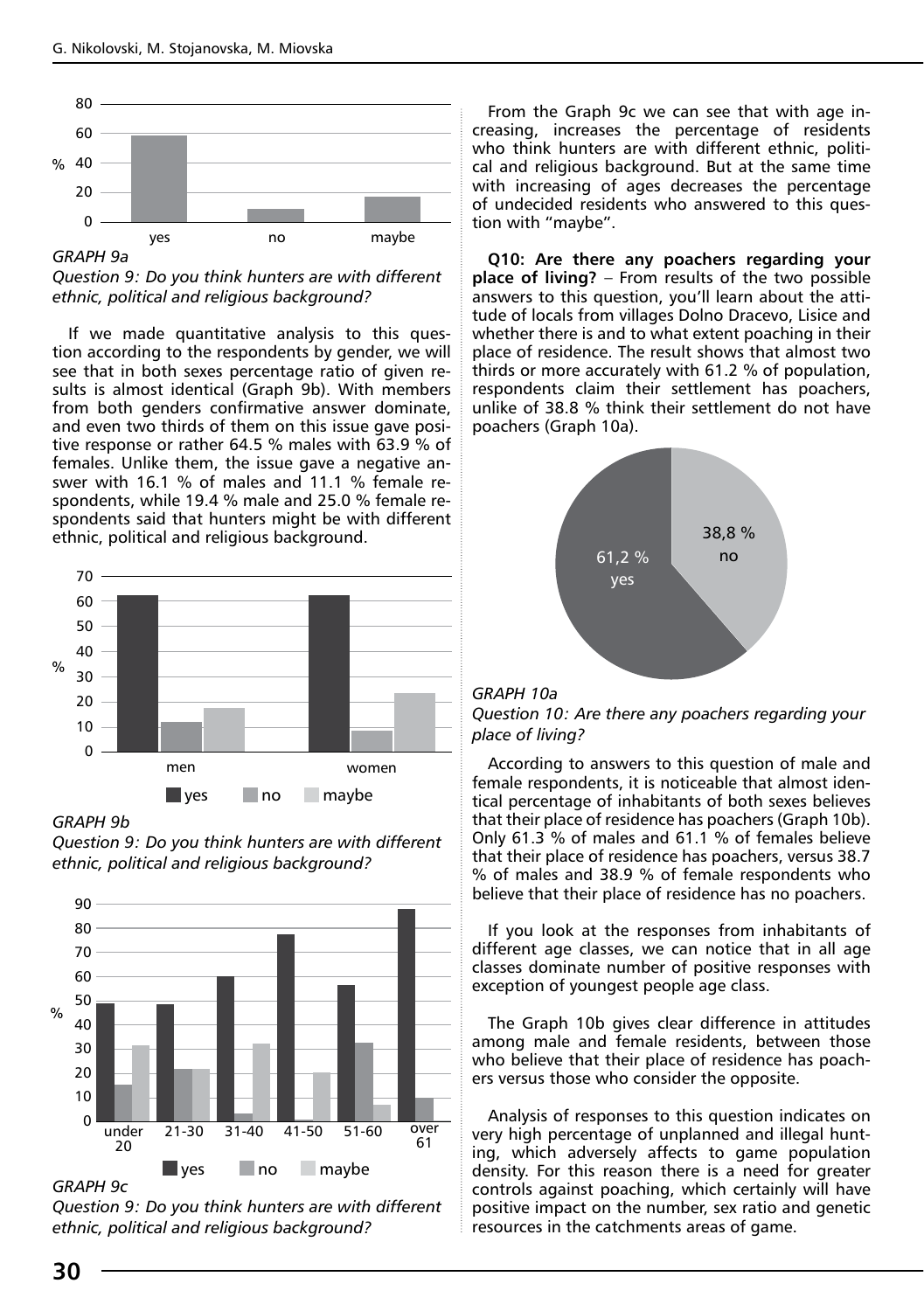

*GRAPH 10b* 

*Question 10: Are there any poachers regarding your place of living?*

**Q11: Do you think hunting could be a part of tourist offer in the state?** – Almost two thirds of respondents answered affirmatively to this question, or 64.2 % of them think hunting has potential to be part of touristic offer of our country. In contrast, 13.4 % of respondents believe the opposite, while 22.4 % of the population were not sure if hunting could possibly be part of our tourism offer (Graph 11).



*GRAPH 11* 

*Question 11: Do you think hunting could be a part of tourist offer in the state?*

The answers are almost identical in both sexes of respondents. The largest percentage of males is with 67.7 % and even 61.1 % of female respondents believe hunting could be part of tourism in the country.

The interviewees from different age classes with exception of residents who are aged 21 to 30 years dominated by negative responses, in all classes the old age classes dominate confirmative response. Positive answer to this question gave the oldest inhabitants. On this issue all respondents older than 61 answered affirmatively. Most negative answers to this question were given by the residents aged 21 to 30 years of which 50.0 % and 33.3 % aged from 41 to 50 years reported they did not consider hunting could be a part of touristic offer of our country. It is interesting that on this issue none of the residents under the age of 20 years and over 51 did not give negative answer.

## **DISCUSSION AND CONCLUSIONS**

The attitudes towards hunting of males and females inhabitants from the surveyed settlements are identical with exception of some questions where there is slight difference between responses.

Therefore, as for instance in position of the motive hunters to hunt, most of the male population stated they hunt for benefit, unlike most women who think they hunt for sport and recreation.

This analysis shows that hunting is quite widespread in this region and almost all respondents reported having an acquaintance or relative who is a hunter. In most of the cases the stories have strong positive impression on the residents. Thus for majority of the respondents this had big influence and initiating desire to try out this kind of experience. In this case it is interesting that despite the big number of males and female inhabitants of this region as well have expressed desire to go hunting. Proof that their acquaintances with the stories have great influence on this desire for going to hunt is the high percentage of affirmative answers to three questions and their positive correlation.

Certain correlation can be noticed between the numerous of respondents with dominant position who think their region has in big part poachers with they who think the game population density is low. According to official data given we can conclude that majority of locals have proper perception regarding these phenomena. By analyzing the answers to these questions it is obvious that the respondents that claim the game population density is low and those who answered that within their place there are poachers, have approximately the same percentage of responses, showing negative correlation between them.

Considering this, we can conclude that a reducing of one occurrence will occur increasing of some other. Therefore, if we want to increase the game population density it is necessary reducing of poaching and unplanned hunting.

In conclusion one could draw that we should pay more attention to younger inhabitants of these settlements, to explain the potential hunting has to attract tourists - hunters in our state.

Hunting as tourist activities at the moment is not consider and treat properly regarding the fact that in Macedonia there are around 30.000 hunters and 256 hunting areas, and hunting areas are populated with diverse game species indicate that on hunting should be look on more different way than the current one.

This research is the first one on this issue in Macedonia. It will be good to be improved and spread in other parts of the country, in order to get a whole picture.